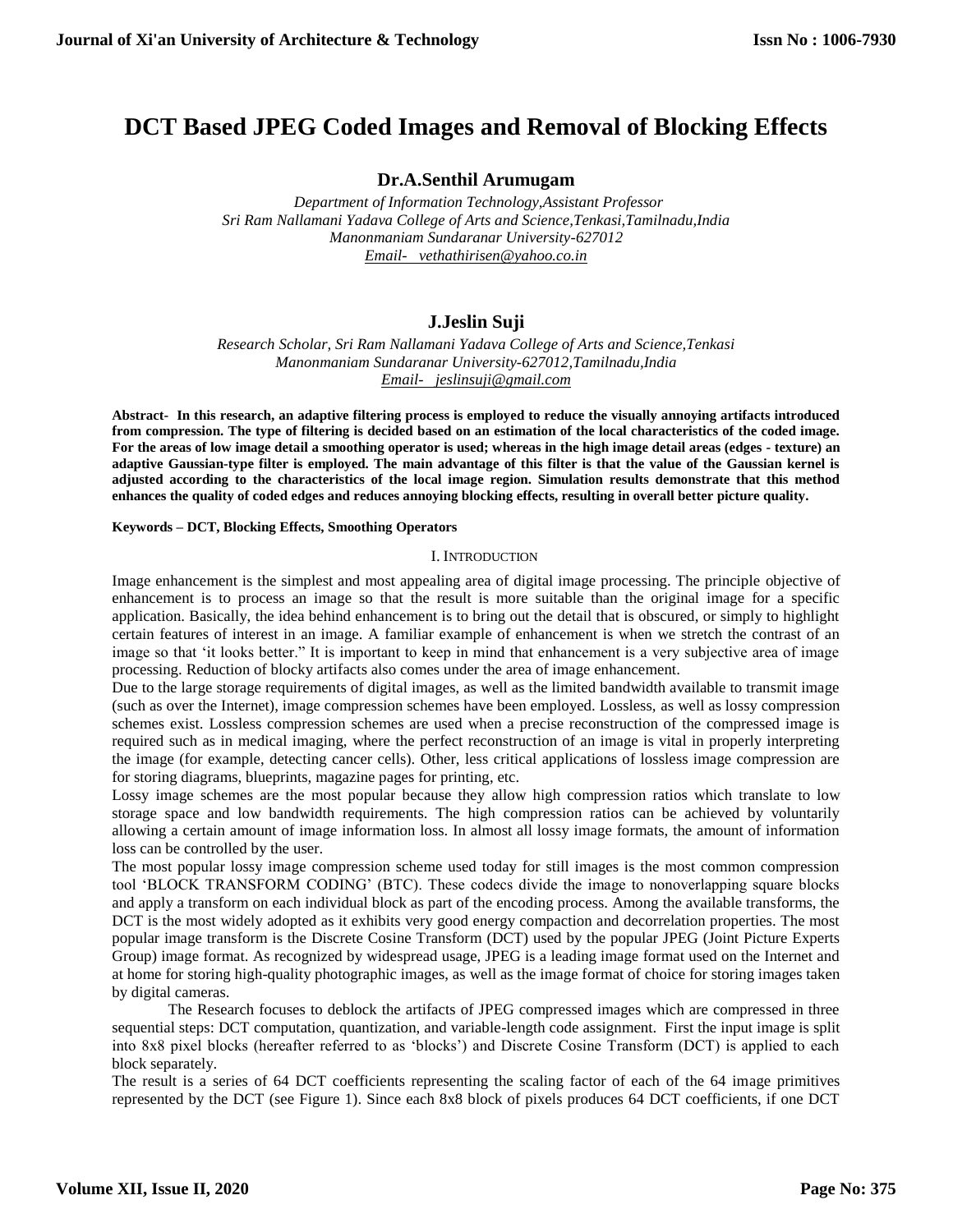coefficient from each block is arranged in the same way that the blocks are arranged in the original image, each

DCT coefficient produces an image (whose dimensions are  $\frac{1}{8}$  of the original image width-wise and height-wise) describing each DCT basis function's contribution to the original image. This "image" is termed a 'subband'. 1

Therefore a DCT of an image results in 64 subbands, where each subband is  $\sqrt{64}$ in size. The first subband is termed the 'DC' subband and is equal to the average brightness of the pixels in the block. The remaining 63 subbands are termed 'AC' subbands and describe various frequencies of edge and texture information.



Figure 1. DCT Basic Functions

Here, a new method is proposed for the reduction of blocking effects in JPEG. Initially, better estimates of the reconstructed DCT coefficients are obtained based on their observed probability distribution. Subsequently, a novel post processing scheme is applied consisting of a region classification algorithm and a spatial adaptive filtering for blocks removal. The type of filtering is determined on the basis of an estimate of the local characteristics of the coded image. The aforementioned two stages of the proposed algorithm are acting complementarily for the reduction of blocking artifacts. The efficient performance of the proposed algorithm is due firstly to the proposition that the shape and the position of the filter kernel are adjusted according to the characteristics of the local image region. This approach is shown to produce better results in removing blocking artifacts.

We describe a post-processing method which is designed to remove the picture impairments typically introduced by spatial domain block coding techniques, such as vector quantization (VQ) and block truncation coding (BTC). In these coding methods, the quantization noise is highly correlated with the characteristics of the original signals, so that different areas of the coded image suffer from distinctly different impairments. In particular, uniform areas suffer from the blocking effect, where the boundaries of adjacent blocks become visible resulting in false contours. Moreover, all diagonal edges appear jagged, which is known as the staircase effect. Finally, most of the textured areas are `washed-out'. The post-processing method exploits the properties of smoothed image gradient data to distinguish between high and low detail regions of the decoded image. The filtering process is then decided based on the region classification. For the high detail image areas, which include edges and texture, a fully adaptive Gaussiantype filter is employed. The shape and the position of the Gaussian kernel is adapted according to the characteristics of each local region. For the low detail image regions, which include areas of constant or slowly varying intensity, a simple Gaussian smoothing operator is used. Simulation results confirm that, after applying this post-filtering algorithm to the coded images, the annoying blocking effect is reduced and the jagged edges appear continuous and sharp.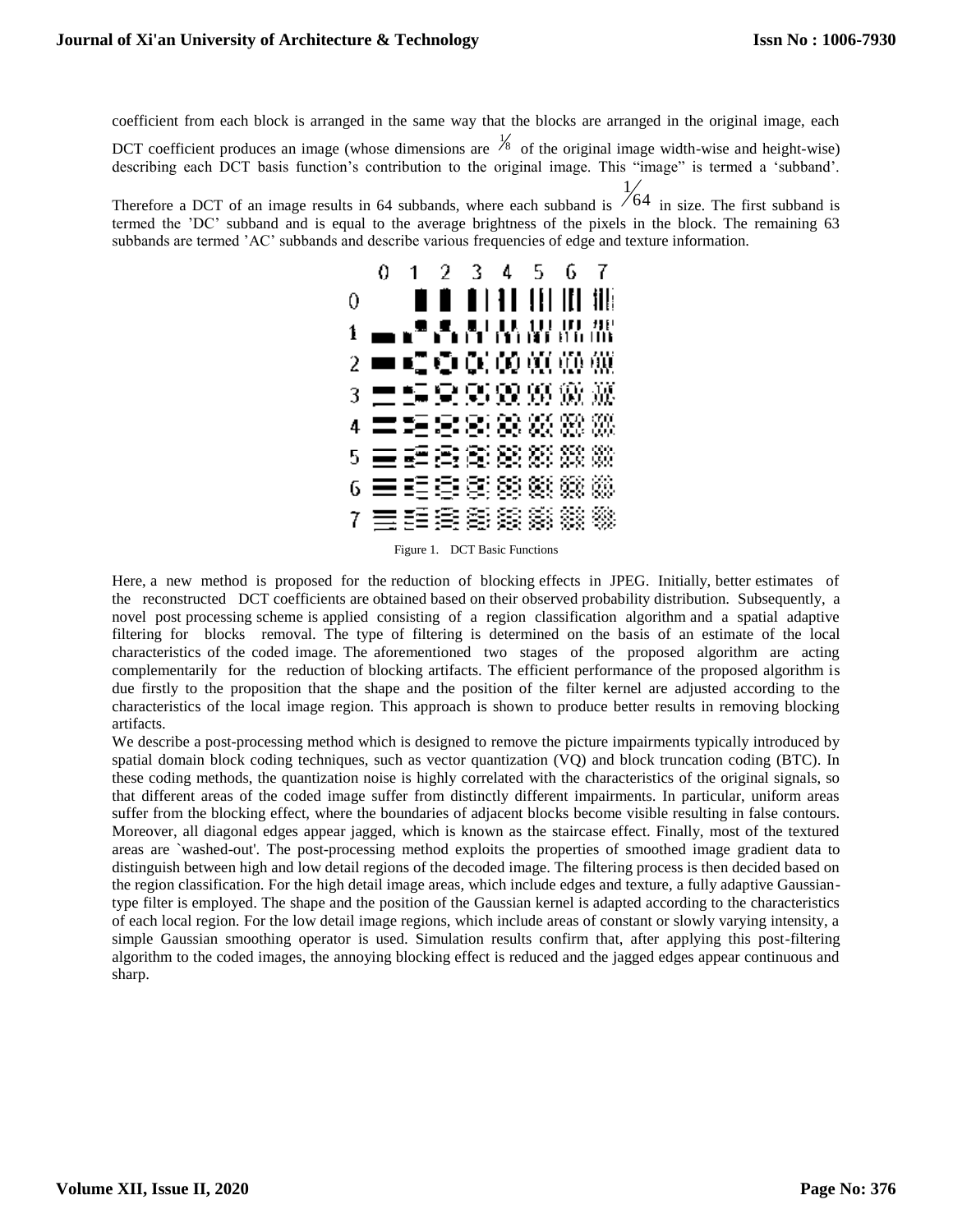#### II. PROPOSED ALGORITHM

#### *2.1 REDUCTION OF BLOCKING ARTIFACT–*

The basic approach for the JPEG compression is fairly simple. The encoding process consists of dividing the image into blocks, typically of size 8x8. A block transform, typically the DCT, is applied to these blocks, and the transform coefficients are individually quantized (scalar quantization). This block DCT scheme takes advantage of the local spatial correlation property of images and also saves processing time. JPEG is very popular in many image coding applications.

However, the individual processing of each block induces visually annoying blocking effects, since the correlation among spatially adjacent blocks is disregarded during coding, particularly when a high quantization parameter is used for achieving high compression ratios. For example, a smooth change of luminance across a border can result in a step in the decoded image if neighboring samples fall into different quantization intervals. Such so called ''blocking'' artifacts, are often very disturbing. The blocking effect in JPEG images can be classified into three categories [Lee98]: (a) Stair case noise along the image edges, (b) grid noise in the monotone areas, and (c) corner outliers in the corner points of the 8x8 DCT blocks.

Following the description of the main picture quality impairments due to low bit rate JPEG compression scheme and after the biased reconstruction of the DCT coefficients, the design requirements of the proposed efficient post processing method can be outlined as follows. The compressed image is initially segmented into different regions which correspond to areas that suffer from different types of degradation. Hence, a classifier which distinguishes the smooth regions from the detailed ones need to be employed.

Provided that the above step of region classification has been implemented successfully, an adaptive filtering technique takes into consideration the characteristics of the quantization noise in different areas of the coded image. Specifically:

. Staircase noise along the edges must be removed, so that edges appear continuous and sharp. This requires smoothing along, but not across, the edge direction to avoid blurring.

. False contours visible in the areas of slowly varying intensity should be eliminated. This requires smoothing of the intensity changes that occur between adjacent blocks.

. The disturbing blocking effect should also be removed from textured areas, in a manner that preserves any high detail that survived during the coding process.

#### *2.2 POST PROCESSING METHOD USING WSMM*

Let 
$$
P(x, y)
$$
 denote the image intensity value at point  $(x, y)$ . The image gradient  $\nabla P = (G_x, G_y)^T$  is

computed as follows:

$$
G_x(x, y) = \frac{P(x+1, y) - P(x-1, y)}{2}
$$
\n(1)

$$
G_y(x, y) = \frac{P(x, y+1) - P(x, y-1)}{2}
$$
\n(2)

The WSMM is then defined as

$$
\mathbf{W} = \begin{bmatrix} \sum_{(x,y)\in(MxM)} W_b(x,y)G_x^2(x,y) & \sum_{(x,y)\in(MxM)} W_b(x,y)G_x(x,y)G_y(x,y) \\ \sum_{(x,y)\in(MxM)} W_b(x,y)G_x(x,y)G_y(x,y) & \sum_{(x,y)\in(MxM)} W_b(x,y)G_y^2(x,y) \end{bmatrix}
$$
(3)

where MxM is the size of the analysis block, that is, the area from where information is obtained for the calculation of the WSMM components  $A = W(0,0)$ ,  $B = W(1,1)$  and  $C = W(0,1) = W(1,0)$ . We can simply represent as l  $\rfloor$ 1  $\mathsf{I}$ L  $=\begin{bmatrix} A & C \\ C & B \end{bmatrix}$ *A C W*

(4)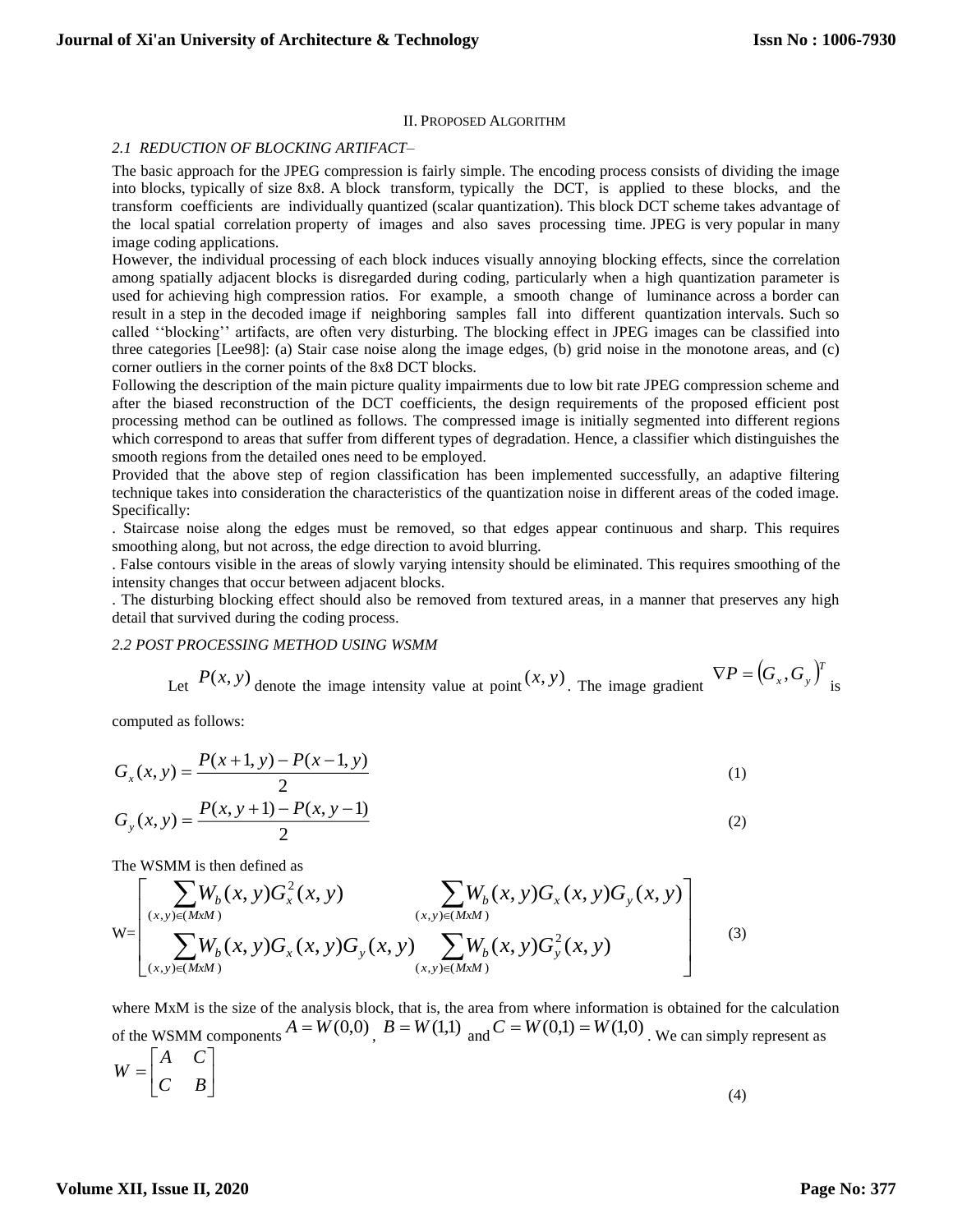2.2

 $(x^2 + y^2)$ 

 $-(x^2 + y)$ 

The function  $W_b(x, y)$  is a symmetric and normalized window function which is used for local smoothing of image features. This is necessary due to the sensitivity to noise of the first order derivatives of image intensity. A

natural choice for  $W_b(x, y)$  is a Gaussian function of the form  $W_b(x, y) = e$ 2 2 σ  $\sigma$  is the standard deviation. The WSMM coefficients are then employed to perform the tasks required for the removal of annoying artifacts from the compressed images, namely, region classification and filtering.

2.2.1 A Flow Graph for Blockiness Reduction



#### III.EXPERIMENTAL RESULTS

In this section experimental results are presented to evaluate the performance of the proposed algorithm for removal of blocky artifacts. The main aim of these experiments is to demonstrate that it can enhance the picture quality of still images that have been compressed using low bit rate.The new method tried on various digital images corrupted to different quantization factors of 512 x 512 Lena image and Pepper image (Figure 4.1) is used for simulations. The results of the proposed algorithm are compared with the results produced by the more general moving average spatial filter. The subjective results are shown in the following figures when the quantization factors are 2(Quantization value 25), 4(Quantization value 12) and 6(Quantization value 8). The results due to the proposed algorithm are better when compared to that of the filter used for comparison.

3,1 Original Images (Input Data)





(a)Lena Image (b)Pepper Image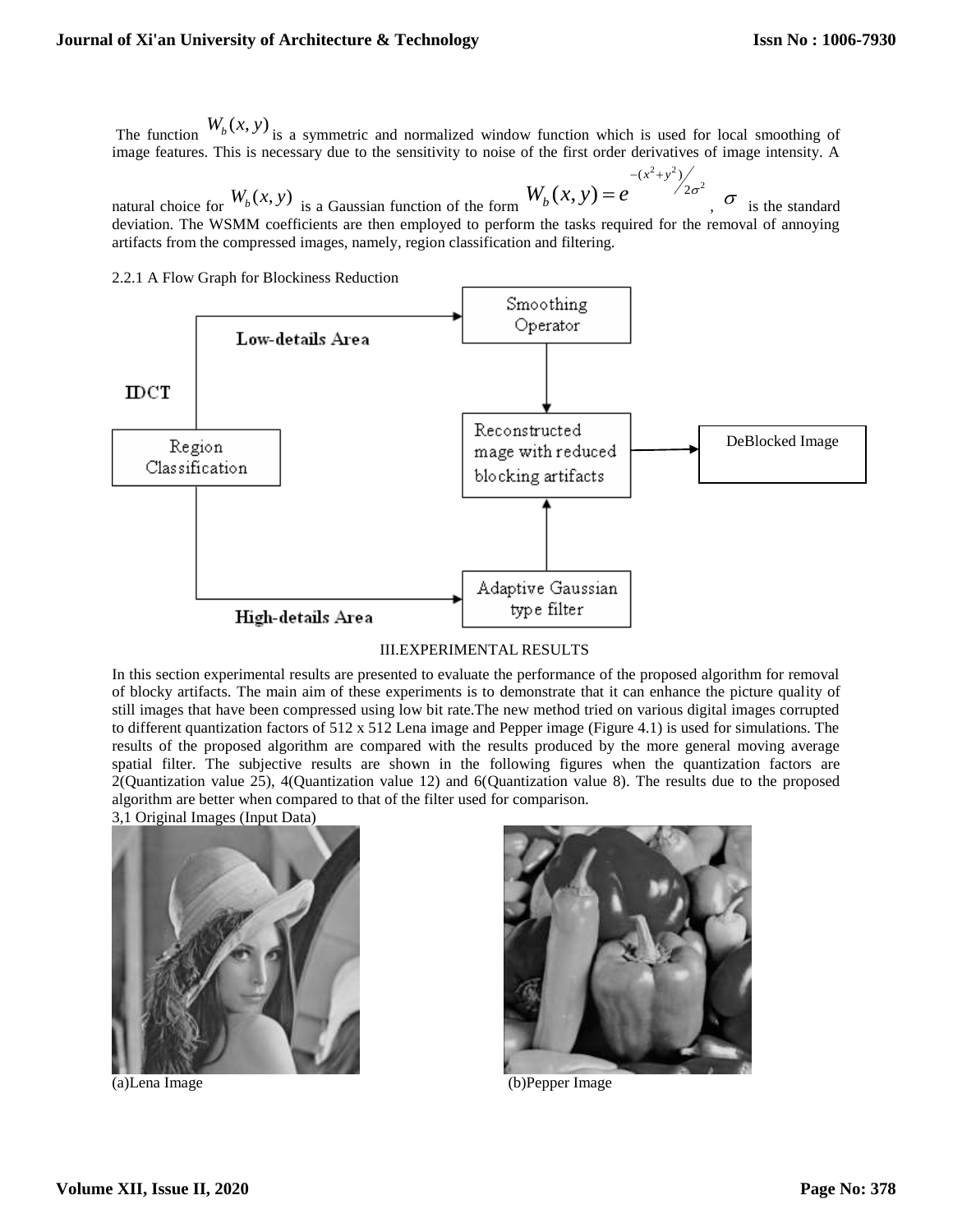# 3.2 Gradient Images



Figure.2 Gradient Of the Images by Quantization Factor 6 (a) Horizontal Gradient of Lena Image (b) Vertical Gradient of Lena Image (c) Horizontal Gradient of Pepper Image (d) Vertical Gradient of Pepper Image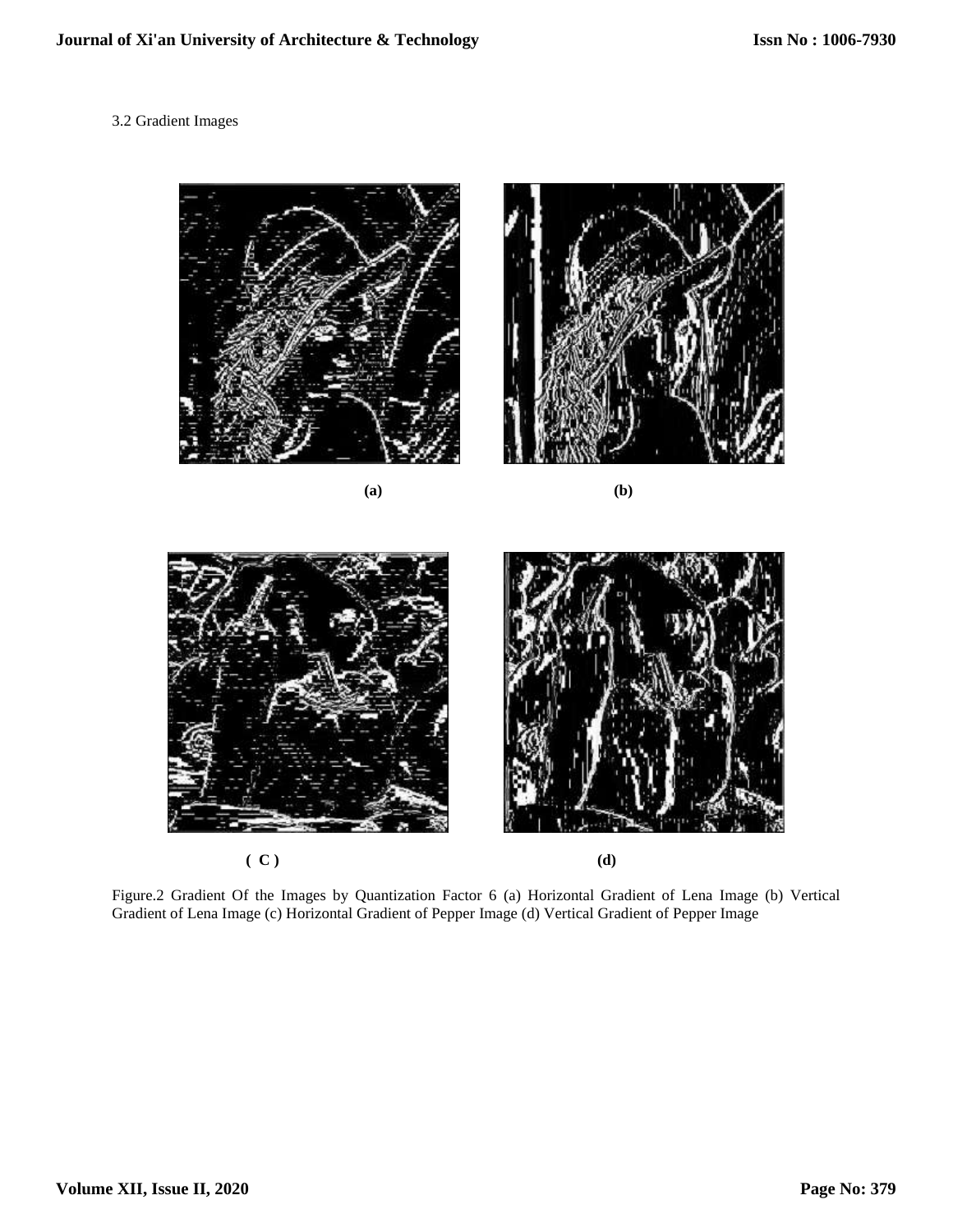Quantization Factor 6 for Lena Image



 $(c)$  (d)

Figure.4.3 Enhancement Results by Quantization Factor 6 (a) Blocky Image (b) image obtained by Mean

Filter (c) Due to the [Tri03] method (d) Due to the proposed method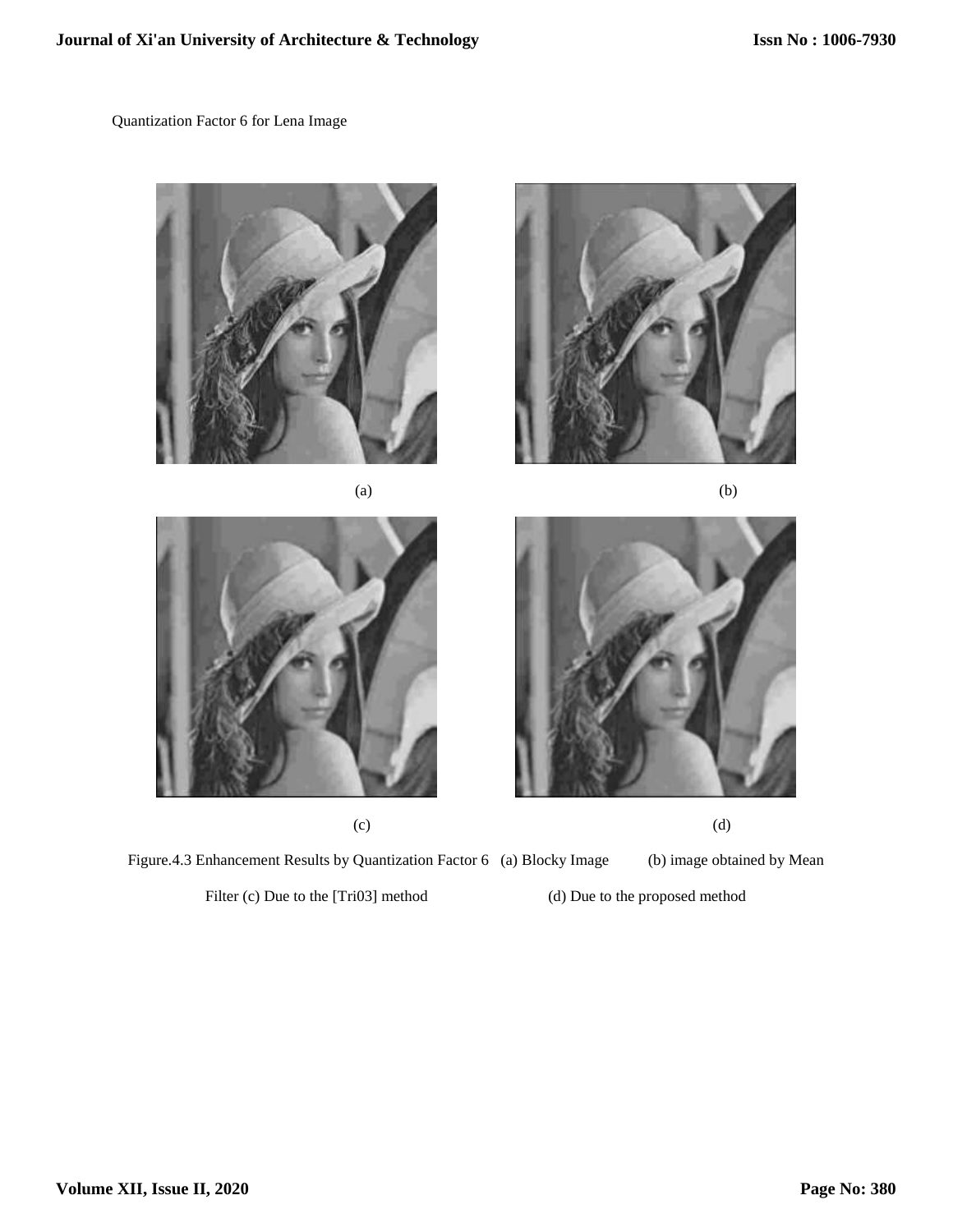Quantization Factor 4 for Lena Image



 $(a)$  (b)



 $(c)$  (d)





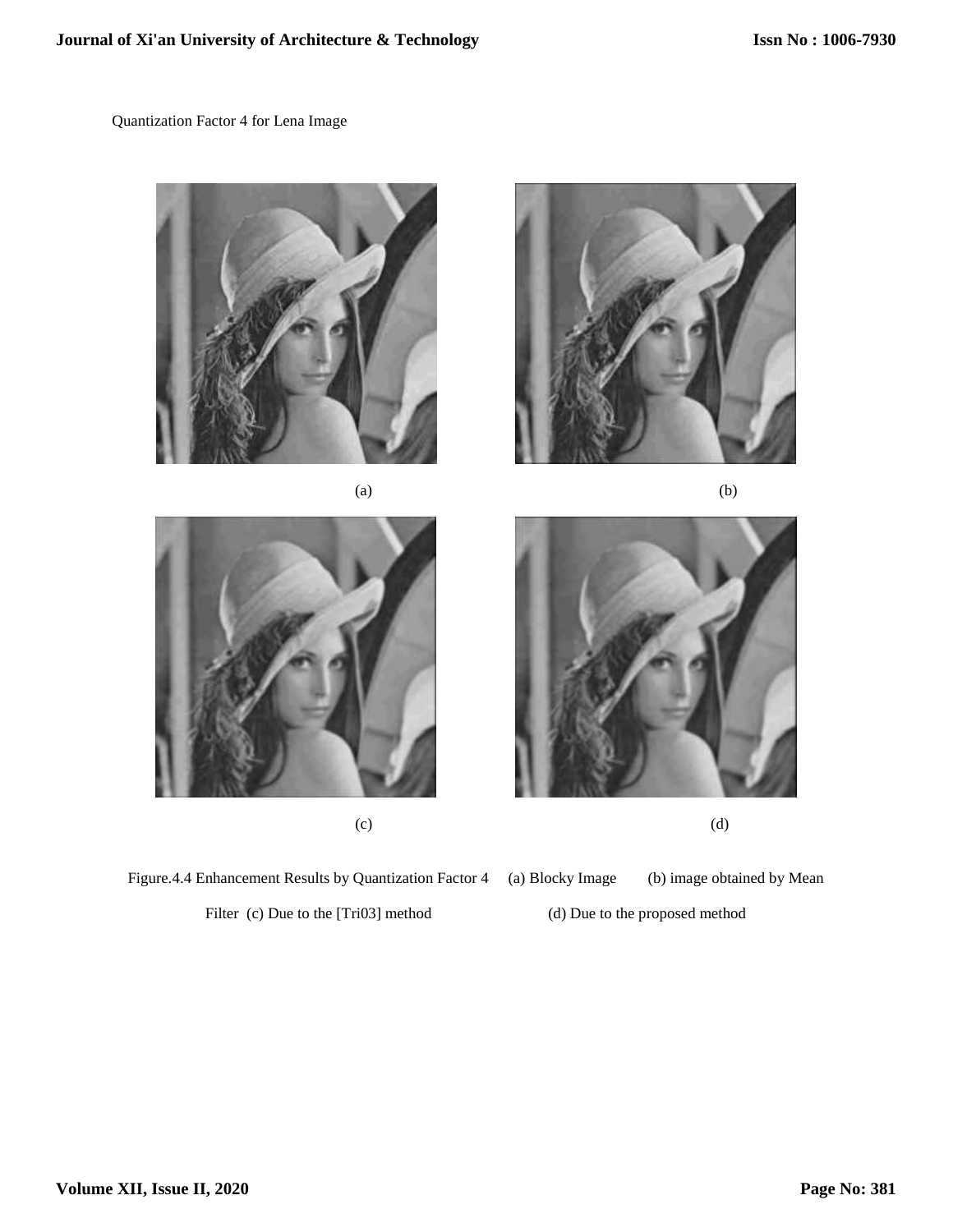Quantization Factor 2 for Lena Image



 $(a)$  (b)





 $(c)$  (d)



Figure.4.5 Enhancement Results by Quantization Factor 2 (a) Blocky Image (b) image obtained by Mean

Filter (c) Due to the [Tri03] method (d) Due to the proposed method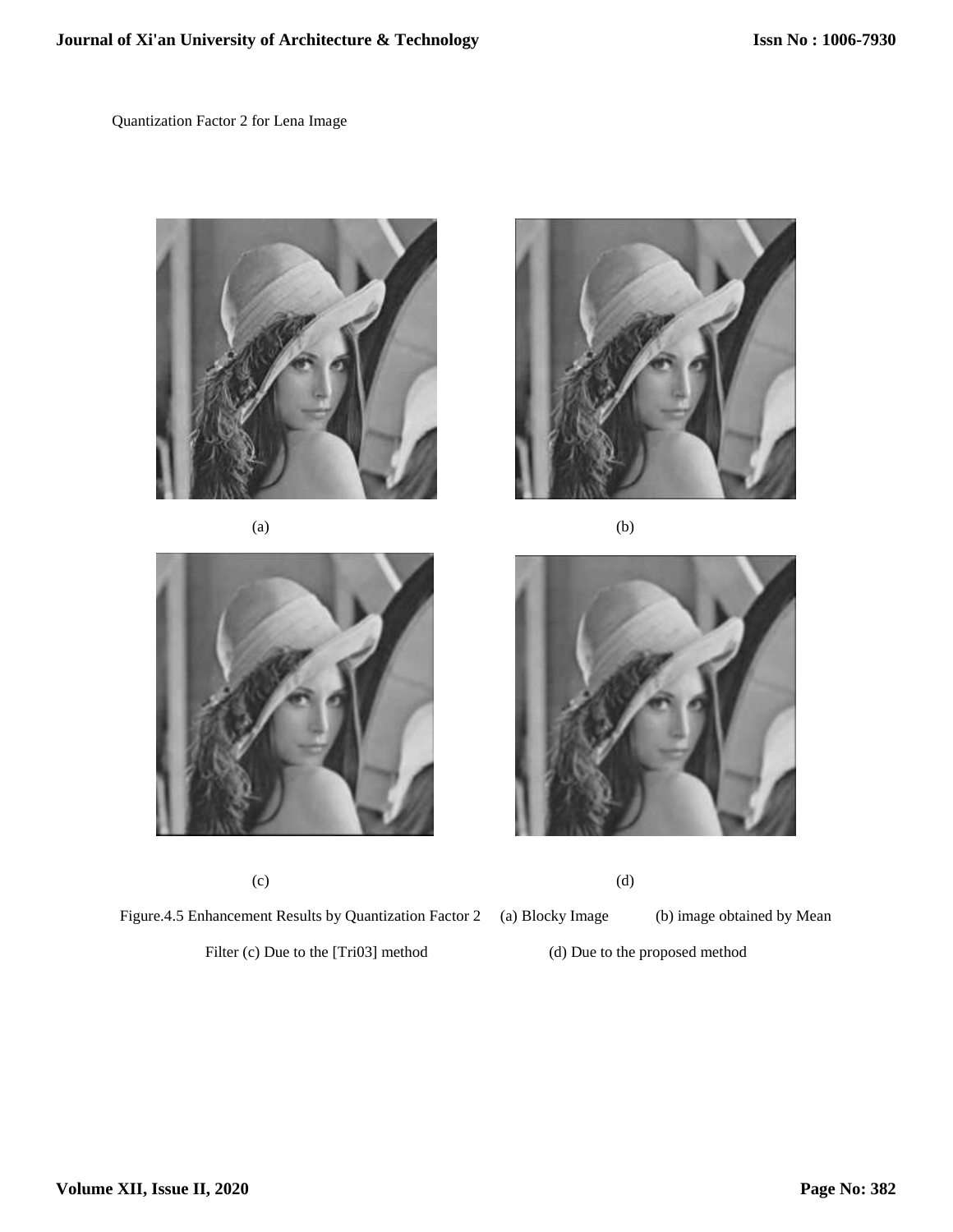Quantization Factor 6 for Pepper Image





 $(a)$  (b)





 $\qquad \qquad \textbf{(c)}\qquad \qquad \textbf{(d)}$ 

Figure.4.6 Enhancement Results by Quantization Factor 6 (a) Blocky Image (b) image obtained by Mean

Filter (c) Due to the [Tri03] method

(d) Due to the proposed method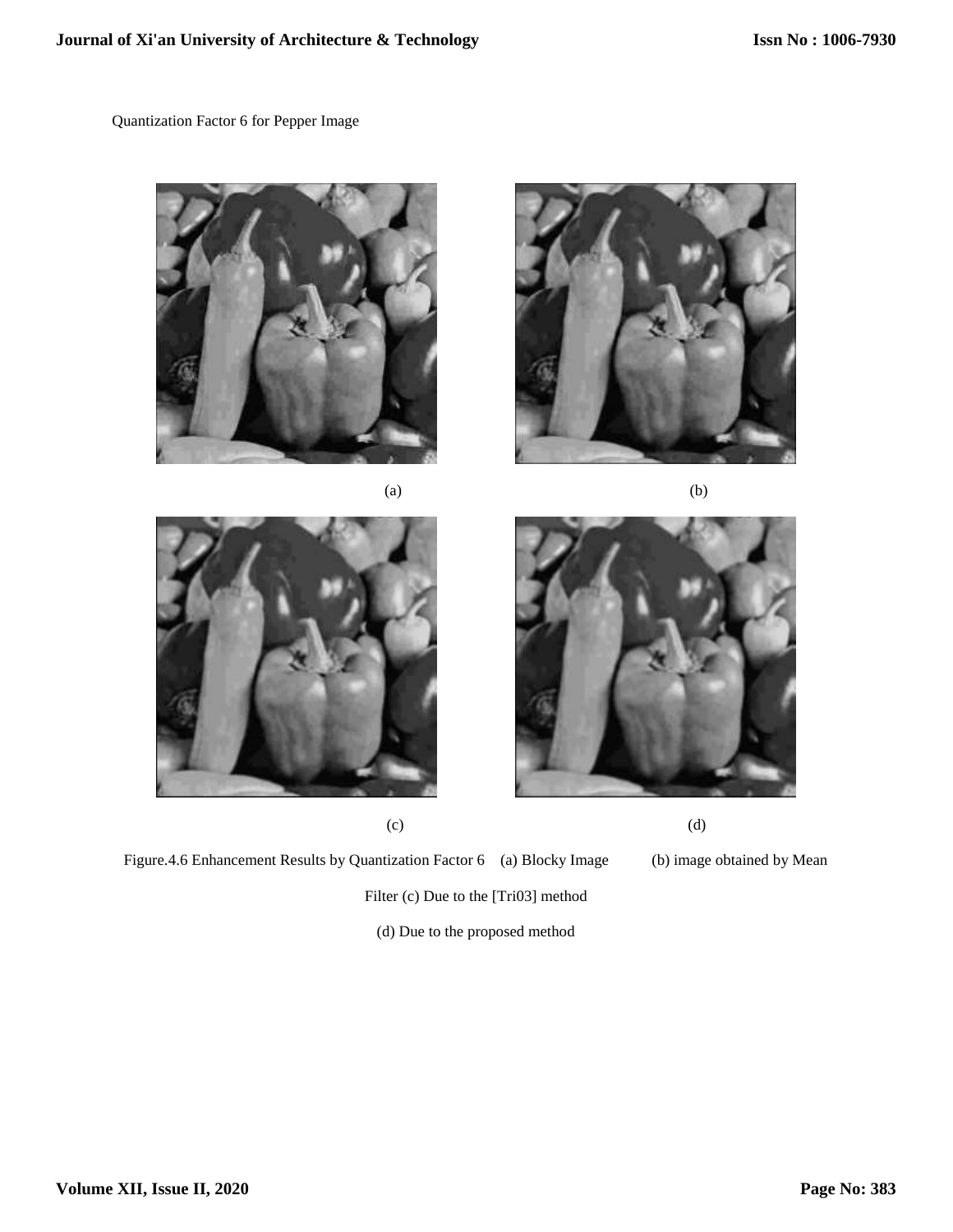Quantization Factor 4 for Pepper Image



 $(a)$  (b)







 $(c)$  (d)

Figure.4.7 Enhancement Results by Quantization Factor 4 (a) Blocky Image (b) image obtained by Mean Filter (c) Due to the [Tri03] method

(d) Due to the proposed method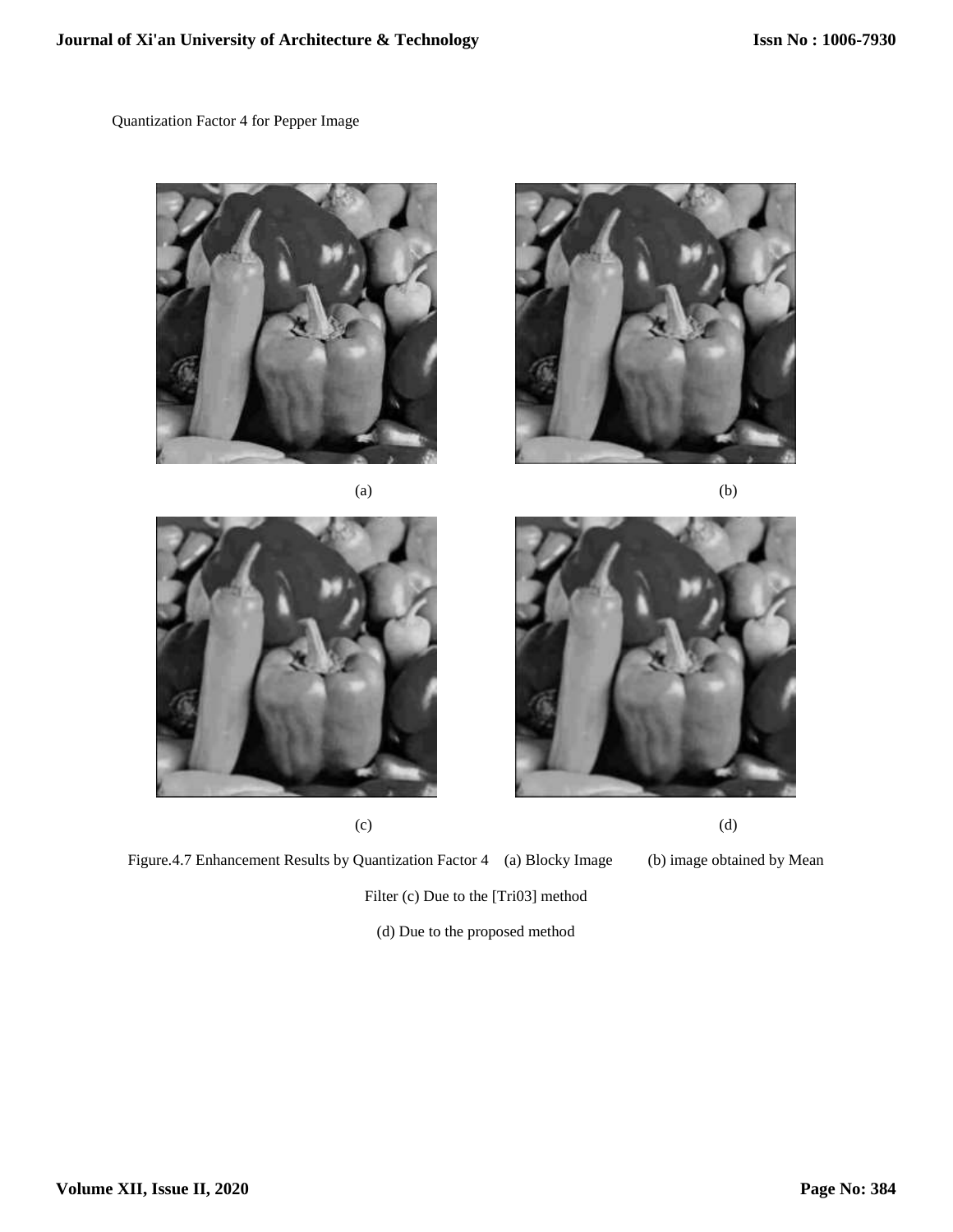Quantization Factor 2 for Pepper Image













 $(c)$  (d)

Figure.4.8 Enhancement Results by Quantization Factor 2 (a) Blocky Image (b) image obtained by Mean Filter (c) Due to the [Tri03] method (d) Due to the proposed method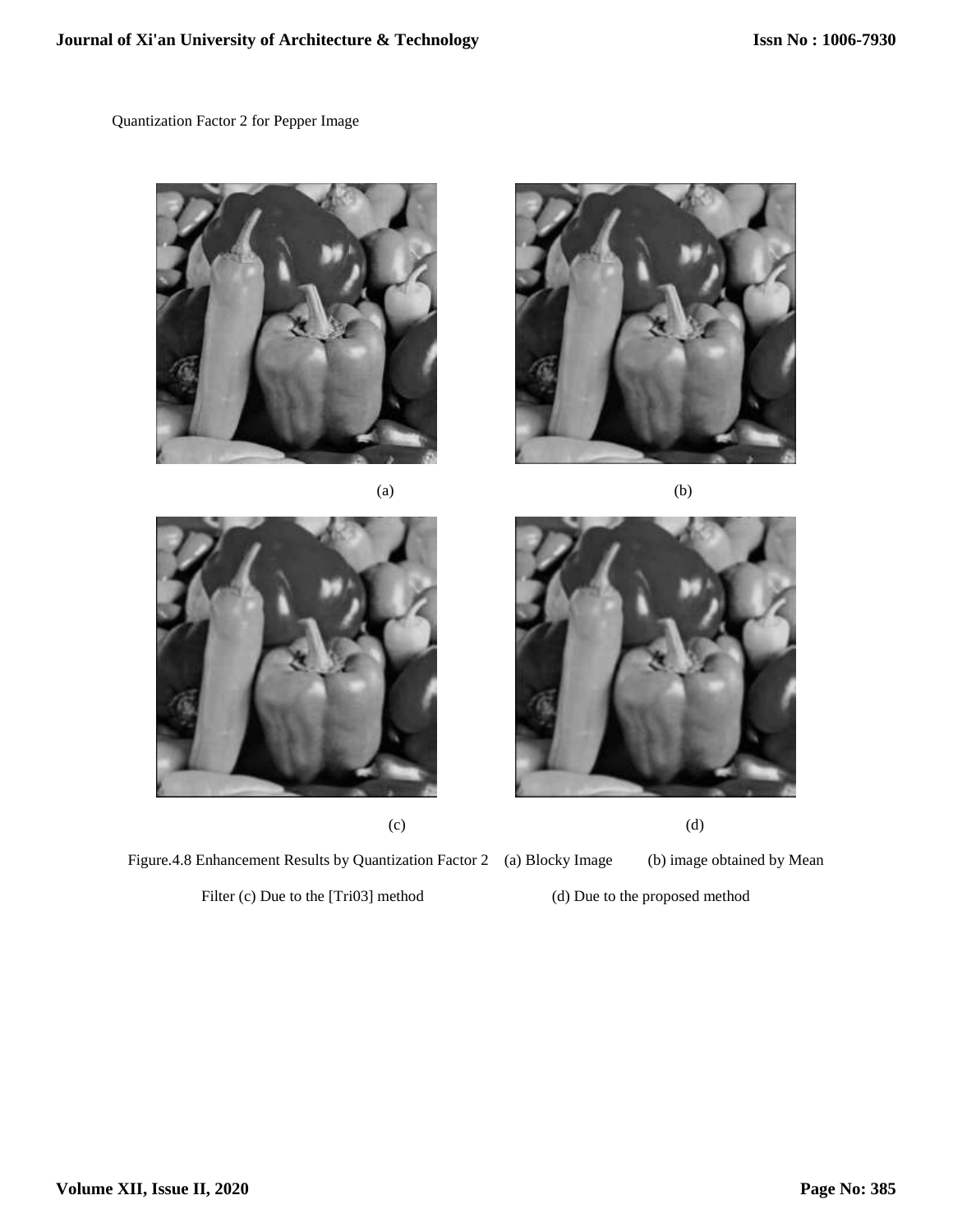## IV.CONCLUSION

Decompressed images obtained from compressed JPEG streams, often contain bothersome blocking artifacts which constitute a serious bottleneck for many important visual communication applications. A novel algorithm is proposed in this research aiming to reduce such blocking artifacts. In this approach, better estimates of the reconstructed DCT coefficients are obtained based on their observed probability distribution. Subsequently, a novel post processing procedure consisting of high and low detail region classification and a spatial adaptive filtering is applied for the removal of blocking artifacts. It employed for the high image detail regions, which include edges and texture. By adapting the shape and the position of the Gaussian kernel according to the characteristics of the local region, all jagged edges appear continuous and sharp while at the same time any detail that survived the coding process is preserved. Simulation results illustrated that the proposed post-processing method can significantly improve the picture quality of the compressed images. Small gains in the subjective performance add to the performance of the algorithm. The type of filtering is determined based on an estimation of the local characteristics of the coded image. The performance of the proposed technique clearly demonstrated its ability to detect and alleviate blocking artifacts effectively without increase the bit rates. The main advantage of this filter is that the shape and the position of the Gaussian kernel are adjusted according to the characteristics of the local image region. Simulation results demonstrate that this method enhances the quality of coded edges and reduces annoying blocking effects, resulting in overall better picture quality.

## **REFERENCES**

- [Ami05] Amir, Z., Averbuch, Alon Schlar, and David L., Donoho, "Deblocking of Block-Transform Compressed images using weighted sums of symmetrically alighned pixels," IEEE Transactions on Image processing, vol.14,No.2, February 2005
- [Apo99] Apostolopoulos, J. G., and Jayant, N. S., "Postprocessing for low bit-rate video compression," IEEE Trans. Image Processing, vol.8, no. 8, pp. 1125–1129, 1999.
- [Cho98] Chou, J., Crouse, M., and Ramchadran, K., "A simple algorithm for removing blocking artifacts in block transform coded images," IEEE Signal Processing Letters, vol. 5, no. 2, pp. 33-35, 1998.
- [Don95] Donoho, D., "Denoising by soft thresholding," IEEE Transactions on Information Theory, vol. 41, no. 3, pp. 613–627, 1995.
- [For87] Forstner, W., Gulch, E., "A fast operator for detection and precise location of distinct points, corners and centres of circular features," In: Proceedings on ISPRS Inter commission Workshop, Interlaken, Switzerland, 1987. p. 281–304.
- [Gop94] Gopinath, R. A., Lang, M., Guo, H., and Odegard, J. E., "Wavelet-based postprocessing of low bit rate transform coded images," in Proc. 1994 IEEE International Conference on Image Processing, vol. 2, pp. 913–917, Austin, Tex, USA, 1994.
- [Hon95] Hong, S.W., Chan, Y.H, and Siu, W.C., "Subband adaptive regularization method for removing blocking effect," in Proc. 1995 IEEE International Conference on Image Processing, vol. II, pp. 523– 526,Washington, DC, USA, October 1995.
- [Hsu93] Hsu, Y.F., and Chen, Y.C., "A new adaptive separable median filter for removing blocking effects," IEEE Trans. ConsumerElectronics, vol. 39, no. 3, pp. 510–513, 1993.
- [Hsu98] Hsung,T.C., Lun, D.P.K., Siu, W-C., "A deblockingtechnique for block-transform compressed image using wavelet transform modulus maxima," IEEE Transactions on Image Processing1998;7(10):1 488–96.
- [Jar94] Jarske,T., P. Haavisto,P., and Defee,I., "Post-filtering methods for reducing blocking effects from coded images," IEEE Trans.Consumer Electronics, vol. 40, no. 3, pp. 521–526, 1994.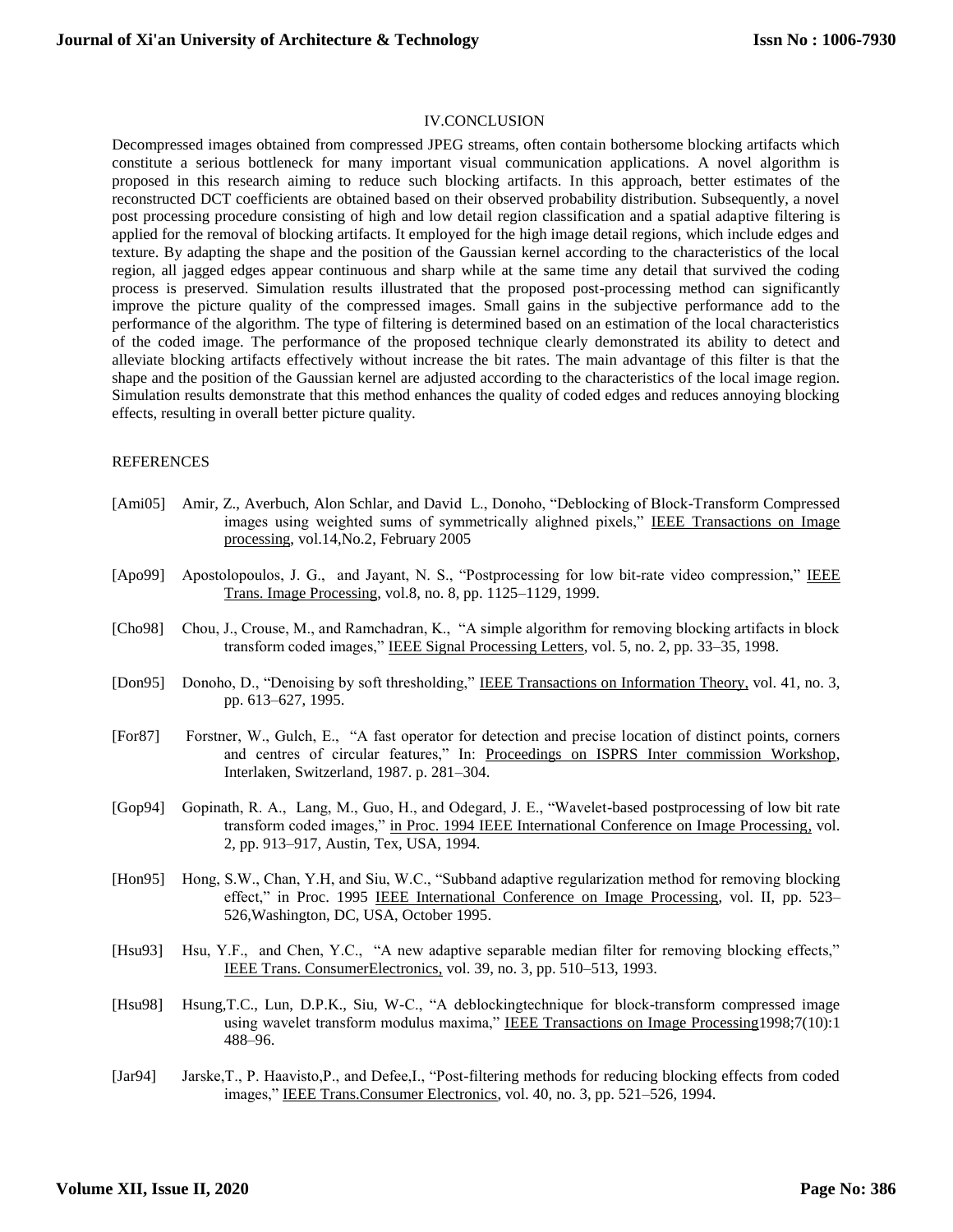- [Kuo97] Kuo, C. C. J., and Li, J., "Coding artifact removal with multiscale postprocessing," in Proc. 1997 IEEE International Conference on Image Processing, vol. 2, pp. 529–532, Santa Barbara, Calif, USA, October 1997.
- [Lak99] Lakhani, G., and Zhong, N., "Derivation of prediction equations for blocking effect reduction," IEEE Trans. Circuits andSystems for Video Technology, vol. 9, no. 3, pp. 415–418, 1999.
- [Lee98] Lee,Y.L., Kim,H.C.,Park, H.W., "Blockingeffect reduction of JPEG images by signal adaptive filtering," IEEE Transactions on Image Processing 1998;7:229–34.
- [Lin93] Lindeberg,T.,Garding,J.,"Shape from texture from a multiscale perspective," In: Proceedings of the Fourth International Conference on Computer Vision, Berlin, Germany, May 1993. p. 683–91.
- [Luo96] Luo, J., Chen, C.W., Parker, K. J., and Huang, T. S., "Artifact reduction in low bit rate DCT-based image compression," IEEE Trans. Image Processing, vol. 5, no. 9, pp. 1363–1368, 1996.
- [Mei96] Meier, T., Ngan, K.N., and Crebbin, G., "A region-based algorithm for enhancement of images degraded by blocking effects," in Proc. IEEE Tencon '96, vol. 1, pp. 405–408, Perth, Australia, November 1996.
- [Min95] Minami, S., and Zakhor, A., "An optimization approach for removing blocking effects in transform coding," IEEE Trans. Circuits and Systems for Video Technology, vol. 5, no.3, pp. 74–82, 1995.
- [Mol99] Molina, R., Katsaggelos, A. K., and Abad, J., "Bayesian image restoration using a wavelet-based subband decomposition," in Proc. 1999 Int. Conf. Acoustics, Speech, Signal Processing, Phoenix, Ariz, USA, March 1999.
- [Nit92] Nitzberg, M., Shiota, T., "Non-linear image filtering with edge and corner enhancement," IEEE Transactions on Pattern Analysis and Machine Intelligence 1992;14(8):826–33.
- [Pae98] Paek, H., Kim, R.-C., and Lee, S.U., "On the POCS-based postprocessing technique to reduce the blocking artifacts in transform coded images," IEEE Trans. Circuits and Systems for Video Technology, vol. 8, no. 3, pp. 358–367, 1998.
- [Pae00] Paek, H., Kim, R-C., Lee, S.U., "A DCT-based spatially adaptive post processing technique to reduce the blocking artifacts in transform coded images," IEEE Transactions on Circuits Systems for Video Technology, vol. 10, no. 1, pp. 36–41, 2000.
- [Pen93] Pennebaker, W.B., Mitchel, J.L., "JPEG still image data compression standard," New York: Van Nostrand Reinhold,1993.
- [Raf05] Rafael, C, Gonzalez, Richard, E, Woods., "Digital Image Processing," Prentice-Hall of India Private Limited, Second Edition, 2005
- [Ram86] Ramamurthi, B., Gersho, A., "Nonlinear space-variant postprocessingof block coded images," IEEE Transactions on Acoustics Speech, and Signal Processing 1986;34:1258–68.
- [Ree84] Reeve, H.C., Lim, J.S., "Reduction of blockingartifacts in image coding," Optical Engineering 1984;23:34–7.
- [Rou95] O'Rourke, T. P., and Stevenson, R. L., "Improved image decompression for reduced transform coding artifacts," IEEE Trans. Circuits and Systems for Video Technology, vol. 5, no. 6, pp. 490–499, 1995.